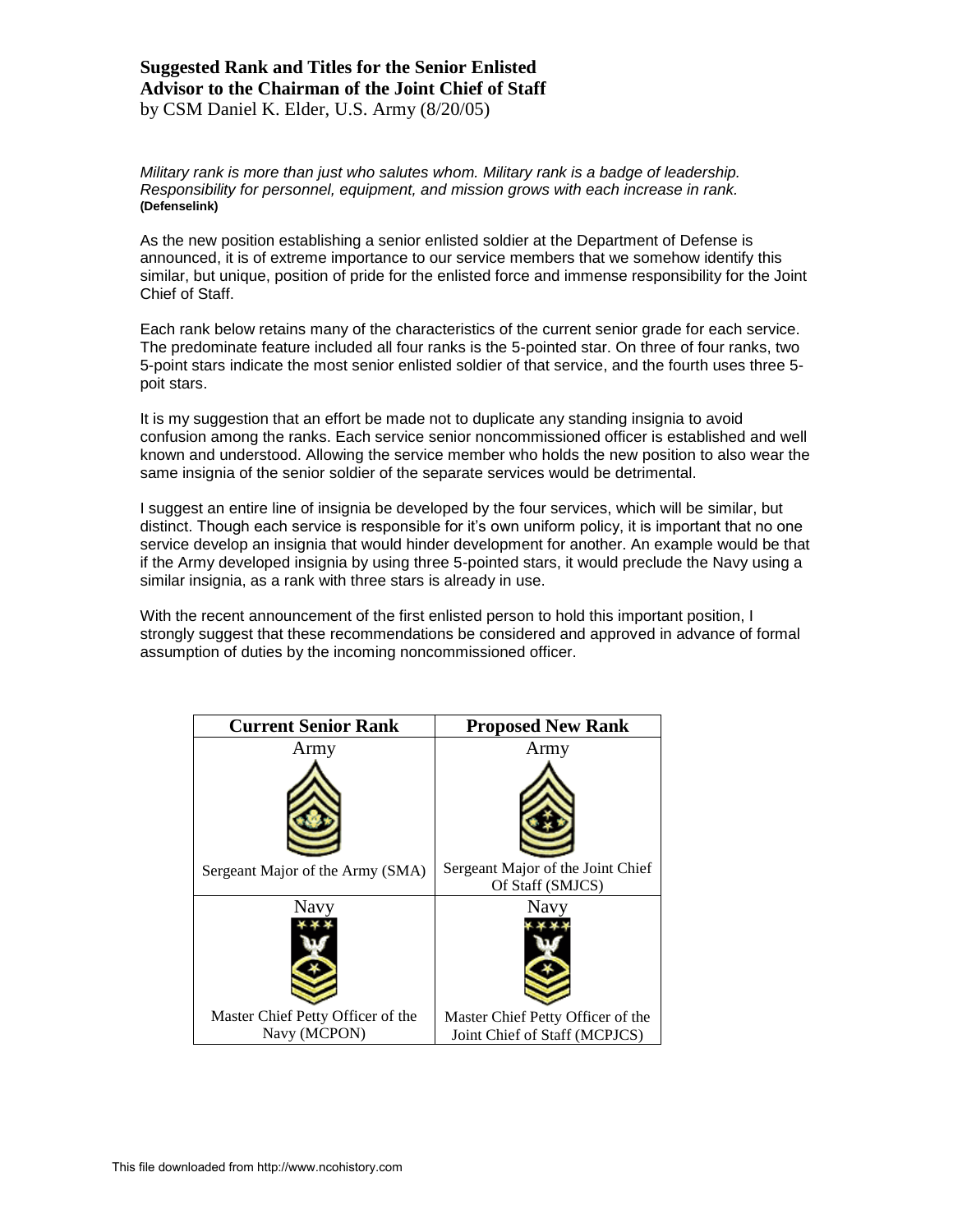# **Suggested Rank and Titles for the Senior Enlisted Advisor to the Chairman of the Joint Chief of Staff** by CSM Daniel K. Elder, U.S. Army (8/20/05)

| Marines                                           | Marines                                                       |
|---------------------------------------------------|---------------------------------------------------------------|
|                                                   |                                                               |
| Sergeant Major of the Marine                      | Sergeant Major of the Joint Chief                             |
| Corps (SgtMajMC)                                  | Of Staff (SMJCS)                                              |
| Air Force                                         | Air Force                                                     |
|                                                   |                                                               |
| Chief Master Sergeant of the<br>Air Force (CMSAF) | Chief Master Sergeant of the<br>Joint Chief of Staff (CMSJCS) |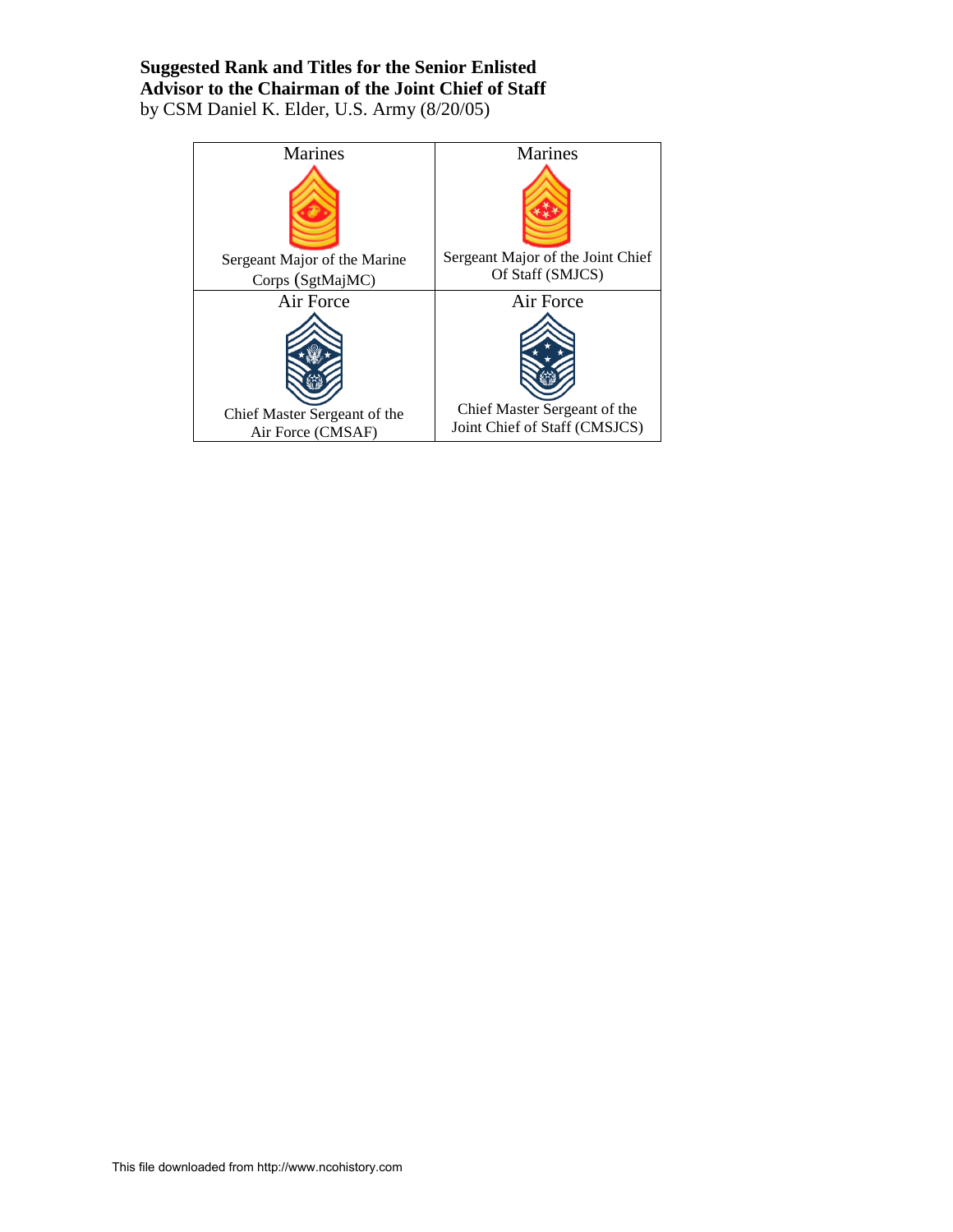## **Suggested Insignia for the Senior Enlisted Advisor to the Chairman of the Joint Chief of Staff**  by CSM Daniel K. Elder, U.S. Army (8/20/05)

### **Shield and Insignia, Sergeant Major of the Joint Chief of Staff**



Shield with the base divided diagonally from the upper left to the lower right. The upper part of the insignia is blue and the lower part is white. The shield bears a gold-colored eagle between two white five-pointed stars at the top and two blue five-pointed stars at the base.

### **Shield and Insignia, Sergeant Major of the Joint Chief of Staff**



The shield, 3⁄4 inch in height, with the base divided diagonally from the upper left to the lower right. The upper part of the insignia is blue and the lower part is white. The shield bears a goldcolored eagle between two white five-pointed stars at the top and two blue five-pointed stars at the base, centered on a 1–inch disk in gold-colored metal

#### **Joint Chief of Staff Identification Badge**



According to CJCSI 1310.01C, Personnel are authorized to wear the JCS ID Badge during their permanent assignment [to an approved organization]. For permanent award of the badge,